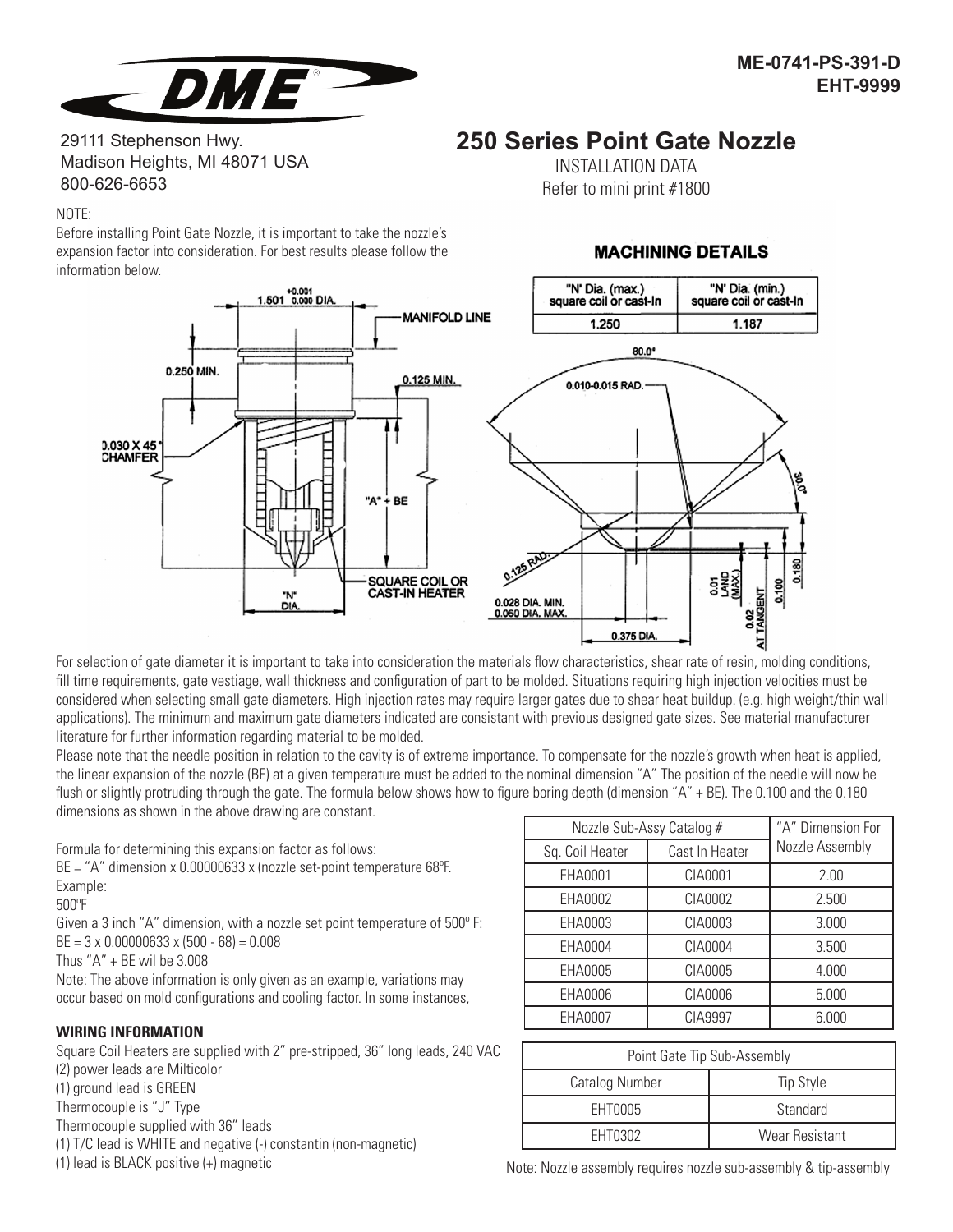

29111 Stephenson Hwy. Madison Heights, MI 48071 USA 800-626-6653

# **250 Series Point Gate Nozzle**

INSTALLATION DATA Refer to mini print #1800



# **OPERATING & SERVICING INSTRUCTIONS: 250 SERIES POINT GATE NOZZLES**

All interchangeable nozzles are similar, and differ only in size and material flow capacity. The information found below applies to the 250 Series Point Gate Nozzles.

## **OPERATING PROCEDURE**

The nozzles are supplied with a Square (Flat) Coil or Cast-In heater equipped with a Type J Thermocouple.

(It is also recommended to use a DME Closed Loop Temperature Controller for optimum temperature control).

When Starting the Nozzle, set the controller to 10% voltage if using an open loop manual type, or to 200°F if using a closed loop automatic type. In either case, this procedure will allow the heater to dissipate any moisture. Be certain to maintain this start-up setting for 15 minutes. (Controller equipped with Step Start  $\circledR$ , Smart Start  $\circledR$  or other heater warm-up circuitry will cycle automatically.)

# **DISASSEMBLY PROCEDURE**

1. Place the nozzle .in a vice using "V" Block, then secure it firmly at the nozzle head.

2. For removal of tip from nozzle, a six point deep well socket is recommended. The nozzle must be at processing temperature and the heater should be turned off when removing tip counter-clockwise from the nozzle. If nozzle is still in the mold, the nozzle must be "keyed" to prevent wire damages.

- 3. Tip and needle must be cleaned of any material before reassembling.
- 4. Remove the heater using a Square Coil Heater wrench (Wrench is included with replacement heater).
- 5. Cast-In heater may be removed if failure occurs alid replaced with a Square Coil Heater. Follow assembly procedures for Square Coil Heater.

## **ASSEMBLY PROCEDURE**

1. Nozzle body must be cleaned of any material in the seal-off area and threaded areas before reassembling.

2. Careful attention should be taken to the needle as damage could occur if needle is dropped or strikes a rigid material. Treat needle like a glass or ceramic material.

3. Install the heater using a Square Coil Heater wrench (Wrench included with replacement heater). After the heater Is installed, it should cover the entire length of the nozzle body - stretch the heater by hand if necessary.

4. Apply an anti-seize compound on the tip threads.

5. Firmly screw the tip sub-assembly into the shank of the nozzle body.Tighten and untighten two or three times making sure there is a good contact between the tip and the shank.Torque the sub-assembly into the nozzle body using 30± 5 ft-lbs. For protection of the tip sub-assembly, a six point deep well socket is recommended.

- 6. Careful attention sho.uid be taken to the heater and thermocouple leads as damage could occur when working on nozzle assembly.
- 7. Seal ring for nozzle body must be replaced each time nozzle body and/or manifold are removed to ensure seal-off.
- 8. Wait a minimum of 5 minutes after set point has been achieved for sufficient heat to transfer into the tip before molding.